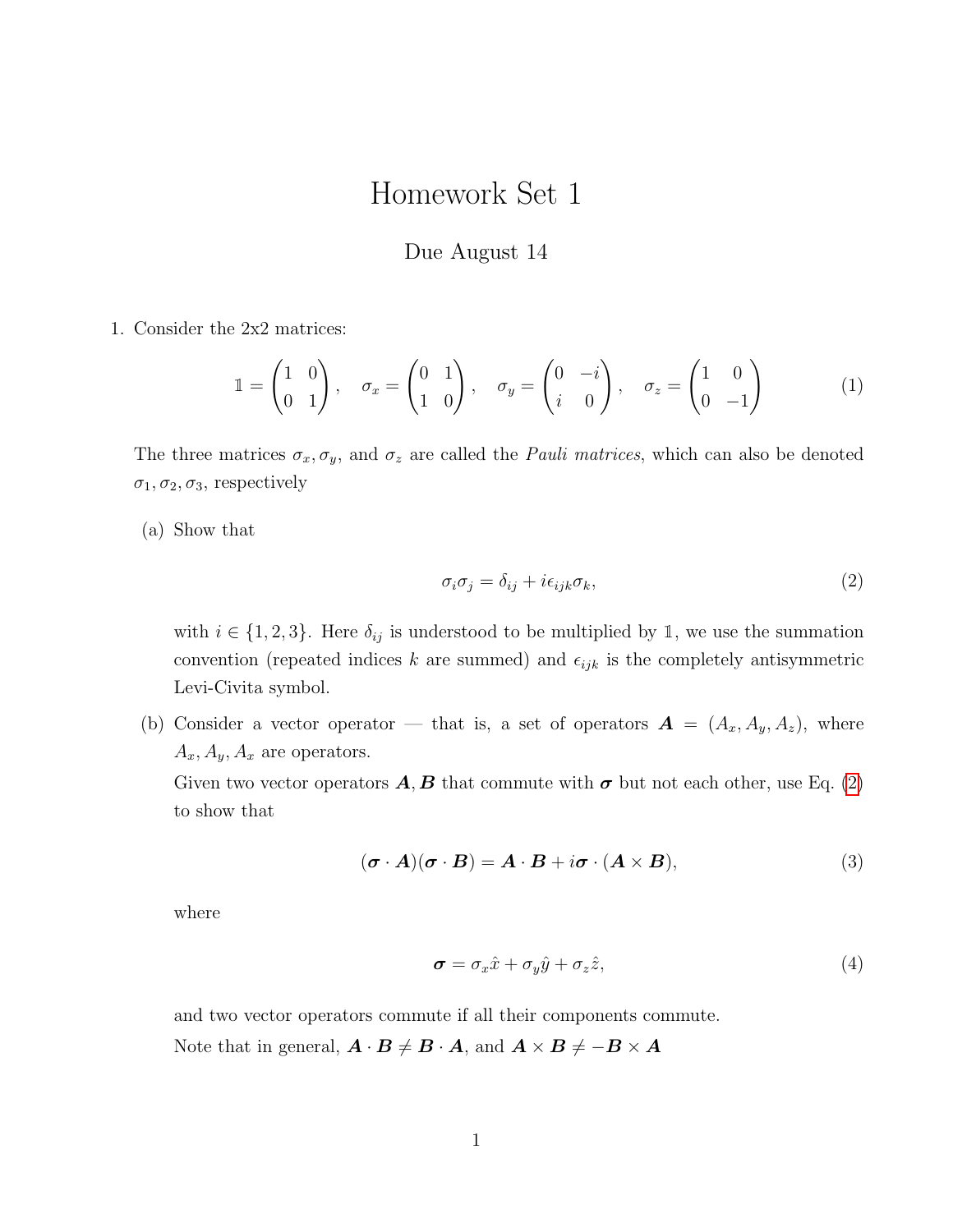(c) Let  $\hat{n}$  be an arbitrary unit vector and  $\theta$  an arbitrary angle. Show that

$$
\exp(-i\theta\boldsymbol{\sigma}\cdot\hat{n}) = 1\cos\theta - i(\boldsymbol{\sigma}\cdot\hat{n})\sin\theta\tag{5}
$$

2. (a) Consider two operators  $A, B$  that do not commute. Show that

$$
e^{A}Be^{-A} = B + [A, B] + \frac{1}{2!}[A, [A, B]] + \frac{1}{3!}[A, [A, [A, B]]] + \dots
$$
 (6)

Hint: Replace A by  $\lambda A$ , where  $\lambda$  is a parameter, and let the left-hand side be  $F(\lambda)$ . Find a differential equation satisfied by  $F(\lambda)$  and solve it. Alternatively, expand  $F(\lambda)$ in a Taylor series in  $\lambda$ . At the end, set  $\lambda = 1$ .

(b) Let  $A(t)$  be an operator that depends on time. Derive the following operator identity:

$$
\frac{d\left(e^{A}\right)}{dt}e^{-A} = \sum_{n=0}^{\infty} \frac{1}{(n+1)!} L_A^n\left(\frac{dA}{dt}\right),\tag{7}
$$

where

$$
L_A(X) = [A, X], \quad L_A^2(X) = [A, [A, X]], \quad \dots,\tag{8}
$$

where X is an arbitrary operator. Also,  $L_A^0 = X$ . Do not assume that A commutes with  $dA/dt$ .

3. (a) If A and B are square matrices, show that

$$
tr(AB) = tr(BA)
$$
\n(9)

Show that this implies the cyclic property of the trace of an arbitrary number of matrices

$$
\text{tr}(A_1 A_2 \dots A_n) = \text{tr}(A_n A_1 A_2 \dots A_{n-1}) = \text{tr}(A_{n-1} A_n A_1 A_2 \dots A_{n-2}) = \dots \tag{10}
$$

- (b) Show that tr $\sigma_i = 0$ . Then use Eq. [\(2\)](#page-0-0) to find a simple expression for  $tr(\sigma_i \sigma_j)$
- (c) The set of four  $2 \times 2$  matrices,  $(1, \sigma)$  form a basis in the space of  $2 \times 2$  matrices. I.e., an arbitrary matrix  $M$  can be expressed as a linear combination of these four matrices: